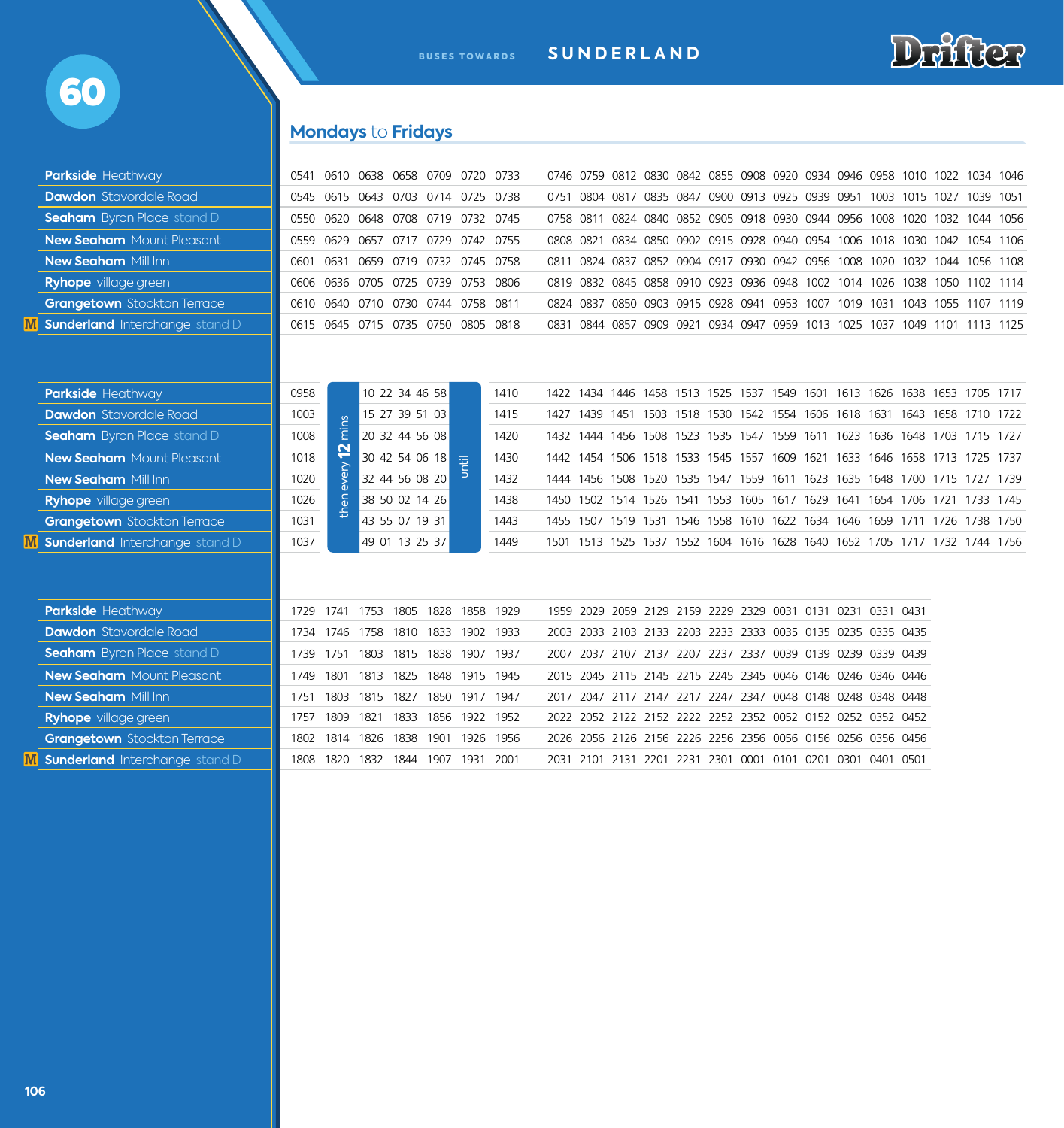

# **Saturdays**

| <b>Parkside Heathway</b>              | 0541 0641 0711 0737 0807 0822 0837 0852 | 10 22 34 46 58<br>0934 0946 0958 1010 1022 1034 1046 1058<br>0907<br>0921             |  |
|---------------------------------------|-----------------------------------------|---------------------------------------------------------------------------------------|--|
| <b>Dawdon</b> Stavordale Road         | 0545 0645 0715 0741 0812 0827 0842 0857 | 15 27 39 51 03<br>0912 0926 0939 0951 1003 1015 1027 1039 1051 1103                   |  |
| <b>Seaham</b> Byron Place stand D     | 0550 0650 0720 0746 0818 0833 0848 0903 | 0944 0956 1008<br>1020 1032 1044 1056 1108<br>20 32 44 56 08<br>0918 0931             |  |
| <b>New Seaham</b> Mount Pleasant      | 0559 0659 0729 0755 0827 0842 0857 0912 | $\sim$<br>30 42 54 06 18<br>0927 0941<br>0954 1006 1018 1030 1042 1054 1106 1118<br>逗 |  |
| <b>New Seaham Mill Inn</b>            | 0601 0701 0731 0757 0829 0844 0859 0914 | 32 44 56 08 20<br>0929 0943 0956 1008 1020<br>1032 1044 1056 1108 1120                |  |
| <b>Ryhope</b> village green           | 0606 0706 0736 0802 0835 0850 0905 0920 | 38 50 02 14 26<br>0935 0949<br>1002 1014 1026<br>1038 1050 1102 1114 1126             |  |
| <b>Grangetown</b> Stockton Terrace    | 0610 0710 0740 0806 0840 0855 0910 0925 | 43 55 07 19 31<br>0940 0954<br>1007 1019 1031<br>1043 1055 1107 1119 1131             |  |
| <b>Sunderland</b> Interchange stand D | 0615 0715 0745 0811 0845 0900 0915 0930 | 49 01 13 25 37<br>1000<br>1013 1025 1037 1049 1101 1113 1125 1137<br>0945             |  |
| <b>Parkside Heathway</b>              | 1610 1622 1634 1646 1658 1710 1722 1733 | 1749 1804 1830 1845 1905 1929 1959 2029 2059 2129 2159 2229 2329 0031<br>0431         |  |
| <b>Dawdon</b> Stavordale Road         | 1615 1627 1639 1651 1703 1715 1727 1738 | 0435<br>1754 1809 1834 1849 1909 1933 2003 2033 2103 2133 2203 2233 2333 0035         |  |
| <b>Seaham</b> Byron Place stand D     | 1620 1632 1644 1656 1708 1720 1732 1743 | 0439<br>1759 1814 1839 1854 1914 1937 2007 2037 2107 2137 2207 2237 2337 0039         |  |
| <b>New Seaham</b> Mount Pleasant      | 1630 1642 1654 1706 1718 1730 1742 1753 | 1809 1824 1847 1902 1922 1945 2015 2045 2115 2145 2215 2245 2345 0046<br>0446         |  |
| <b>New Seaham Mill Inn</b>            | 1632 1644 1656 1708 1720 1732 1744 1755 | 0448<br>1811 1826 1849 1904 1924 1947 2017 2047 2117 2147 2217 2247 2347 0048         |  |
| <b>Ryhope</b> village green           | 1638 1650 1702 1714 1726 1738 1750 1801 | 0452<br>1817 1832 1854 1909 1929 1952 2022 2052 2122 2152 2222 2252 2352 0052         |  |
| <b>Grangetown</b> Stockton Terrace    | 1643 1655 1707 1719 1731 1743 1755 1806 | 1822 1837 1858 1913 1933 1956 2026 2056 2126 2156 2226 2256 2356 0056<br>0456         |  |
| <b>Sunderland</b> Interchange stand D | 1649 1701 1713 1725 1737 1749 1801 1812 | 0501<br>1828 1843 1903 1918 1938 2001 2031 2101 2131 2201 2231 2301 0001 0101         |  |
|                                       |                                         |                                                                                       |  |

## **Sundays** & public holidays

| <b>Parkside Heathway</b>              |           | 0542 0631                          | 0701 0731 0801 |      |                               | 0831      | 0903 | 0923 0943 |                          |                 |      | 03 23 43  |   | 1703 | 1723      | 1743 | 1803      | 1829 | 1859           | 1929 |
|---------------------------------------|-----------|------------------------------------|----------------|------|-------------------------------|-----------|------|-----------|--------------------------|-----------------|------|-----------|---|------|-----------|------|-----------|------|----------------|------|
| <b>Dawdon</b> Stavordale Road         |           | 0546 0635 0705 0735 0805 0835 0907 |                |      |                               |           |      | 0927      | 0947                     |                 | 07   | 27 47     |   | 1707 | 1727      | 1747 | 1807      | 1833 | 1903           | 1933 |
| <b>Seaham</b> Byron Place stand D     | 0551      |                                    |                |      | 0640 0710 0740 0810 0840      |           | 0912 |           | 0932 0952                |                 |      | 12 32 52  |   |      | 1712 1732 | 1752 | 1812 1837 |      | 1907           | 1937 |
| <b>New Seaham</b> Mount Pleasant      | 0600      | 0649                               | 0719 0749      |      | 0819                          | 0849      | 0921 | 0941      | 1001                     | $\mathbf{\sim}$ |      | 21 41 01  | 辰 | 1721 | 1741      | 1801 | 1821      | 1845 | 1915           | 1945 |
| <b>New Seaham Mill Inn</b>            | 0602 0651 |                                    | 0721           | 0751 | 0821                          | 0851      | 0923 | 0943      | 1003                     |                 | 23   | 43 03     |   | 1723 | 1743      | 1803 | 1823      | 1847 | 1917           | 1947 |
| <b>Ryhope</b> village green           | 0607      |                                    |                |      | 0656 0726 0756 0826 0856 0929 |           |      | 0948      | 1008                     |                 |      | 28 48 08  |   | 1728 | 1748      | 1808 | 1828      | 1852 | 1922           | 1952 |
| <b>Grangetown</b> Stockton Terrace    |           | 0612 0701                          | 0731 0801      |      | 0831                          | 0901 0934 |      | 0953 1013 |                          |                 |      | 33 53 13  |   | 1733 | 1753      | 1813 | 1832      |      | 1856 1926 1956 |      |
| <b>Sunderland</b> Interchange stand D | 0617      |                                    |                |      | 0706 0736 0806 0836 0906 0940 |           |      |           | 0958 1018                |                 | 38   | 58<br>18  |   | 1738 | 1758      | 1818 | 1837      | 1901 | 1931 2001      |      |
|                                       |           |                                    |                |      |                               |           |      |           |                          |                 |      |           |   |      |           |      |           |      |                |      |
| <b>Parkside Heathway</b>              | 1959      | 2029                               |                |      | 2059 2129 2159                | 2229 2329 |      | 0031      | 0131                     | 0231            |      | 0331 0431 |   |      |           |      |           |      |                |      |
| <b>Dawdon</b> Stavordale Road         | 2003      | 2033                               |                |      | 2103 2133 2203 2233 2333      |           |      |           | 0035 0135 0235 0335 0435 |                 |      |           |   |      |           |      |           |      |                |      |
| <b>Seaham</b> Byron Place stand D     | 2007      | 2037                               |                |      | 2107 2137 2207                | 2237 2337 |      |           | 0039 0139 0239           |                 |      | 0339 0439 |   |      |           |      |           |      |                |      |
| <b>New Seaham</b> Mount Pleasant      | 2015      |                                    |                |      | 2045 2115 2145 2215 2245 2345 |           |      |           | 0046 0146 0246 0346 0446 |                 |      |           |   |      |           |      |           |      |                |      |
| <b>New Seaham Mill Inn</b>            | 2017      |                                    |                |      | 2047 2117 2147 2217 2247 2347 |           |      |           | 0048 0148                | 0248 0348 0448  |      |           |   |      |           |      |           |      |                |      |
| <b>Ryhope</b> village green           | 2022      |                                    |                |      | 2052 2122 2152 2222 2252 2352 |           |      |           | 0052 0152 0252 0352 0452 |                 |      |           |   |      |           |      |           |      |                |      |
| <b>Grangetown</b> Stockton Terrace    | 2026      | 2056 2126 2156 2226 2256 2356      |                |      |                               |           |      |           | 0056 0156 0256 0356 0456 |                 |      |           |   |      |           |      |           |      |                |      |
| <b>Sunderland</b> Interchange stand D | 2031      | 2101                               | 2131           | 2201 | 2231 2301                     |           | 0001 | 0101      | 0201                     | 0301            | 0401 | 0501      |   |      |           |      |           |      |                |      |
|                                       |           |                                    |                |      |                               |           |      |           |                          |                 |      |           |   |      |           |      |           |      |                |      |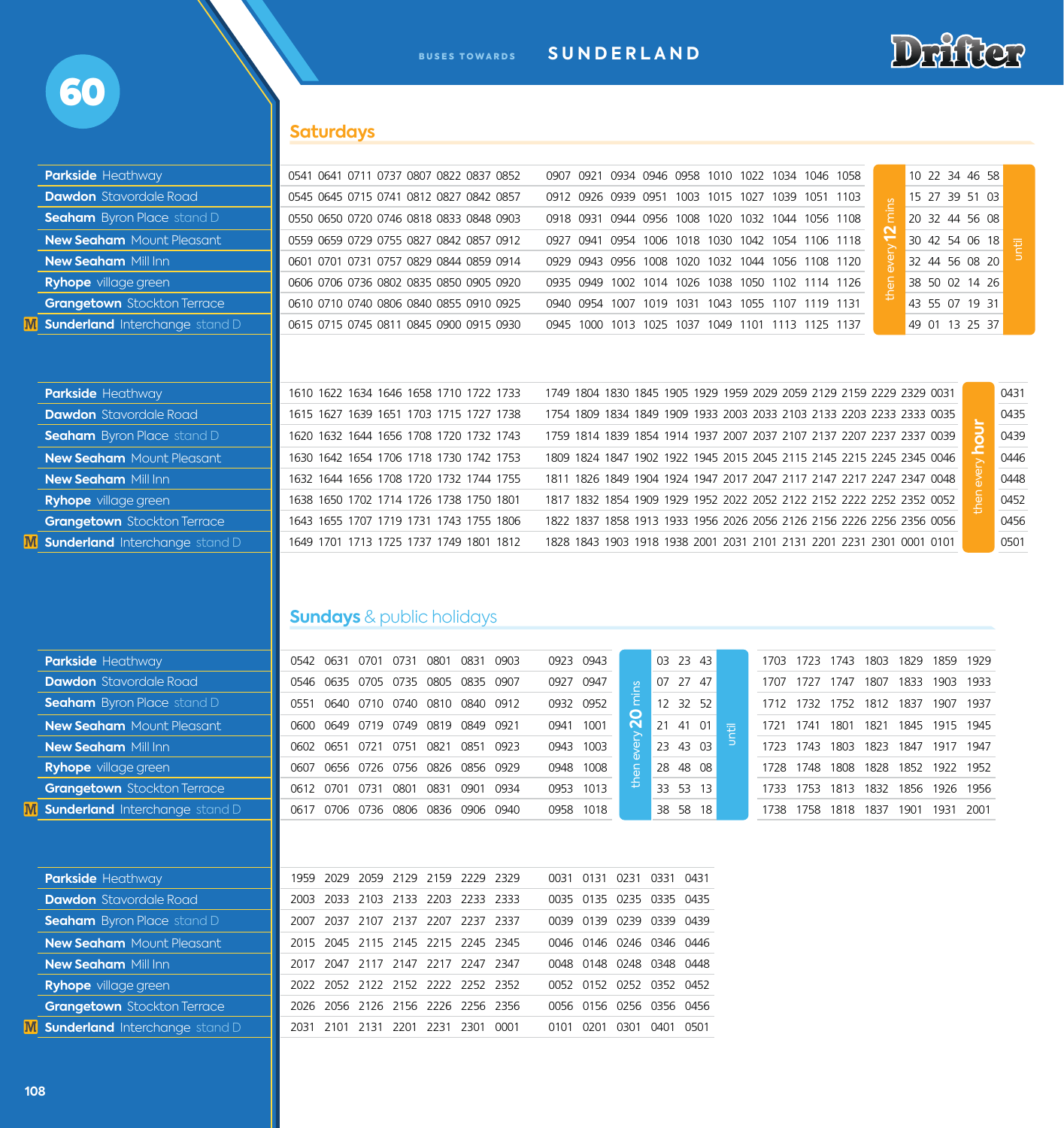

BUSES TOWARDS **SEAHAM** & **PARKSIDE**

# **Mondays** to **Fridays**

| <b>M Sunderland</b> Interchange stand D |      |           |      | 0520 0630 0650 0710 0723 0735 0749 |      |           |      |      | 0801 0813 0825 0840 0855 0907 0919 0931 0943 0955                          |  |  |  |            |                          | 07 19 31 43 55 |      |
|-----------------------------------------|------|-----------|------|------------------------------------|------|-----------|------|------|----------------------------------------------------------------------------|--|--|--|------------|--------------------------|----------------|------|
| <b>Grangetown</b> Stockton Terrace      |      |           |      | 0525 0635 0655 0715 0728 0740 0755 |      |           |      | 0807 | 0819 0831 0845 0900 0912 0924 0936 0948 1000                               |  |  |  |            |                          | 12 24 36 48 00 |      |
| <b>Ryhope</b> village green             |      |           |      | 0529 0640 0700 0720 0733 0745 0800 |      |           |      |      | 0812 0824 0836 0850 0905 0917 0929 0941 0953 1005                          |  |  |  | mins       |                          | 17 29 41 53 05 |      |
| <b>New Seaham Mill Inn</b>              |      |           |      | 0533 0644 0705 0725 0738 0750 0806 |      |           |      |      | 0818 0830 0842 0855 0910 0922 0934 0946 0958 1010                          |  |  |  | every $12$ |                          | 22 34 46 58 10 | i El |
| <b>New Seaham</b> Mount Pleasant        |      |           |      | 0646 0707 0727 0740 0752 0808      |      |           |      | 0820 | 0832 0844 0857 0912 0924 0936 0948 1000 1012                               |  |  |  |            |                          | 24 36 48 00 12 |      |
| <b>Seaham</b> Byron Place stand E       |      |           |      | 0653 0717 0737 0750 0802 0820      |      |           |      | 0832 | 0844 0856 0908 0923 0935 0947 0959 1011 1023                               |  |  |  | then       |                          | 35 47 59 11 23 |      |
| <b>Dawdon</b> Stavordale Road           |      |           |      | 0657 0721 0741 0754 0806 0824      |      |           |      |      | 0836 0848 0900 0912 0927 0939 0951 1003 1015 1027                          |  |  |  |            |                          | 39 51 03 15 27 |      |
| <b>Parkside Heathway</b>                |      |           |      | 0700 0725 0745 0758 0810 0828      |      |           |      | 0840 | 0852 0904 0916 0931 0943 0955 1007 1019 1031                               |  |  |  |            |                          | 43 55 07 19 31 |      |
|                                         |      |           |      |                                    |      |           |      |      |                                                                            |  |  |  |            |                          |                |      |
| <b>M</b> Sunderland Interchange stand D | 1307 |           |      | 1319 1331 1343 1355 1407 1419      |      |           |      |      | 1431 1443 1455 1507 1519 1532 1545 1558 1613 1625 1637 1649 1701 1713 1725 |  |  |  |            |                          |                |      |
| <b>Grangetown</b> Stockton Terrace      | 1312 | 1324 1336 |      | 1348                               | 1400 | 1412 1424 |      | 1436 | 1448 1500 1512 1524 1537 1550 1603 1618 1630 1642 1654 1706 1718 1730      |  |  |  |            |                          |                |      |
| <b>Ryhope</b> village green             | 1317 | 1329      |      | 1341 1353 1405                     |      | 1417 1429 |      | 1441 | 1453 1505 1517 1529 1542 1555 1608 1623 1635 1647 1659 1711 1723 1735      |  |  |  |            |                          |                |      |
| <b>New Seaham Mill Inn</b>              | 1322 | 1334      |      | 1346 1358 1410 1422 1434           |      |           |      | 1448 | 1500 1512 1524 1536 1549 1602 1615 1630 1642 1652 1704 1716 1728 1740      |  |  |  |            |                          |                |      |
| <b>New Seaham</b> Mount Pleasant        | 1324 | 1336      |      | 1348 1400 1412 1424 1436           |      |           |      | 1451 | 1503 1515 1527 1539 1552 1605 1618 1633 1645 1654 1706 1718 1730 1742      |  |  |  |            |                          |                |      |
| <b>Seaham</b> Byron Place stand E       |      | 1335 1347 |      | 1359 1411 1423 1435 1447           |      |           |      |      | 1502 1514 1526 1538 1550 1603 1616 1629 1644 1656 1705 1717 1729 1741 1753 |  |  |  |            |                          |                |      |
| <b>Dawdon</b> Stavordale Road           | 1339 |           |      | 1351 1403 1415 1427 1439 1451      |      |           |      |      | 1506 1518 1530 1542 1554 1607 1620 1633 1648 1700 1709 1721 1733 1745 1757 |  |  |  |            |                          |                |      |
| <b>Parkside Heathway</b>                | 1343 |           |      | 1355 1407 1419 1431 1443 1455      |      |           |      |      | 1510 1522 1534 1546 1558 1611 1624 1637 1652 1704 1713 1725 1737 1749 1801 |  |  |  |            |                          |                |      |
|                                         |      |           |      |                                    |      |           |      |      |                                                                            |  |  |  |            |                          |                |      |
| <b>M</b> Sunderland Interchange stand D | 1737 |           |      | 1749 1801 1813 1827                |      | 1854 1924 |      |      | 1954 2024 2054 2124 2154 2224 2254 2324 0003 0103 0203 0303 0403           |  |  |  |            |                          |                |      |
| <b>Grangetown</b> Stockton Terrace      | 1742 | 1754      | 1806 | 1818                               | 1832 | 1859      | 1929 |      | 1959 2029 2059 2129 2159 2229 2259 2329 0007 0107 0207 0307 0407           |  |  |  |            |                          |                |      |
| <b>Ryhope</b> village green             | 1747 | 1759      |      | 1811 1823 1837                     |      | 1904 1934 |      |      | 2004 2034 2104 2134 2204 2234 2304 2334 0012 0112 0212 0312 0412           |  |  |  |            |                          |                |      |
| <b>New Seaham Mill Inn</b>              | 1752 |           |      | 1804 1816 1828 1842 1909           |      |           | 1939 |      | 2009 2039 2109 2139 2209 2239 2309 2339 0016 0116 0216 0316 0416           |  |  |  |            |                          |                |      |
| <b>New Seaham</b> Mount Pleasant        | 1754 | 1806      | 1818 | 1830                               | 1844 | 1911 1941 |      |      | 2011 2041 2111 2141 2211 2241 2311 2341 0018 0118 0218 0318 0418           |  |  |  |            |                          |                |      |
| <b>Seaham</b> Byron Place stand E       | 1805 |           |      | 1817 1829 1841                     | 1854 | 1920 1950 |      |      | 2020 2050 2120 2150 2220 2250 2320 2349 0024 0124 0224 0324 0424           |  |  |  |            |                          |                |      |
| <b>Dawdon</b> Stavordale Road           | 1809 | 1821      | 1833 | 1845                               | 1858 | 1924 1954 |      |      | 2024 2054 2124 2154 2224 2254 2324                                         |  |  |  |            | 0028 0128 0228 0328 0428 |                |      |
| <b>Parkside Heathway</b>                | 1813 | 1825      |      | 1837 1849                          | 1902 | 1928      | 1958 |      | 2028 2058 2128 2158 2228 2258 2328                                         |  |  |  |            | 0031 0131 0231 0331 0431 |                |      |

60